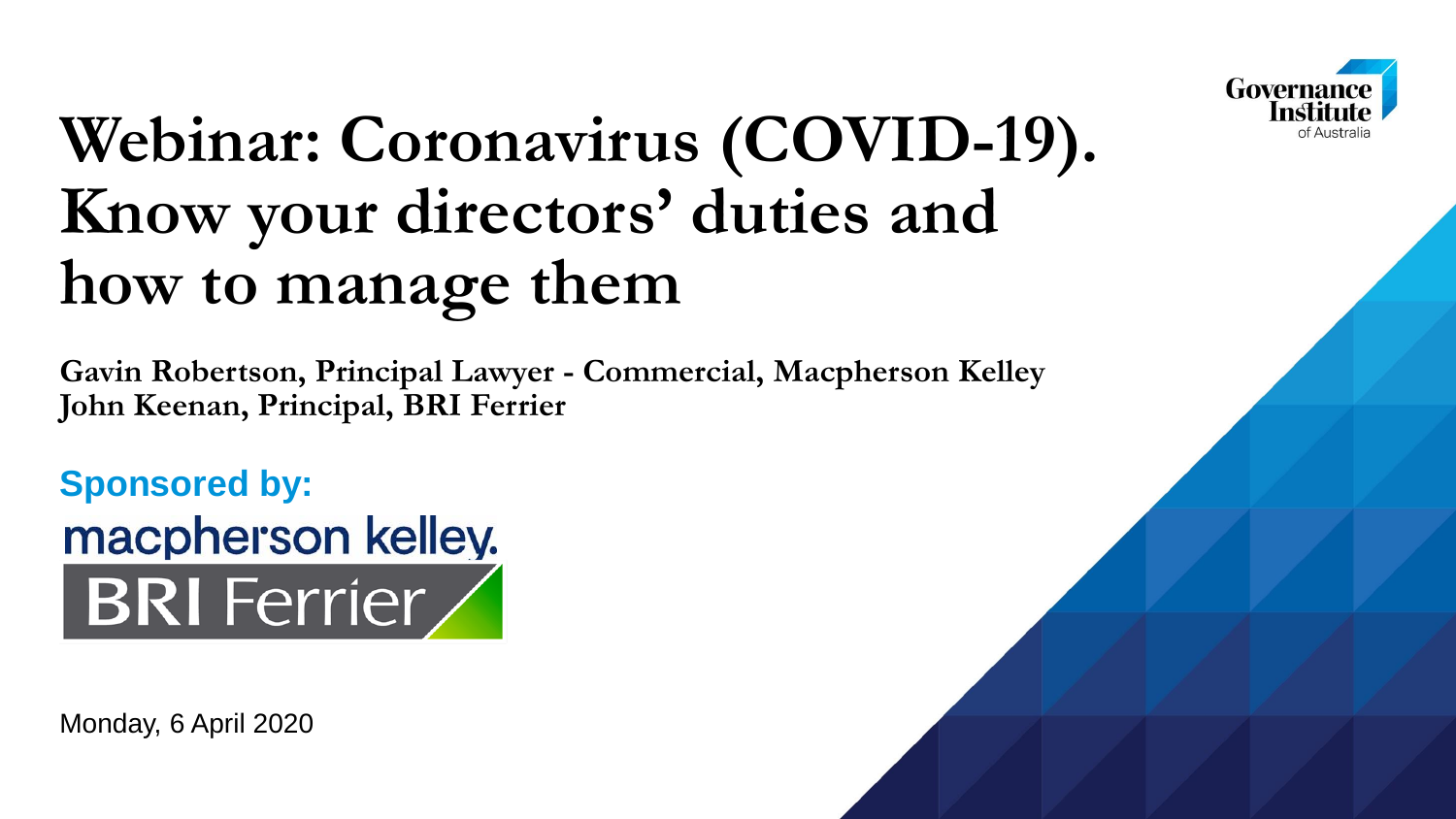### **Disclaimer**

#### **Disclaimer**

This webinar has been created with all reasonable care and attention paid to ensuring its accuracy during development.

Whilst all reasonable care has been taken in the development of course material, Governance Institute of Australia Ltd, the authors of any course material and presenters:

- do not purport to provide legal, accounting, financial or tax advice or express any opinion, on any specific matter or issue, and their contributions or statements should not be relied upon for this purpose, whether made known to them or not;
- do not warrant that the content of its course is fit for any individual purpose or expectation other than as a study in the stated field, whether made known to them or not;
- do not warrant or represent any benefit other than as expressly published on the Governance Institute of Australia Ltd's webpage [\(http://www.governanceinstitute.com.au/education-training/short-coursescertificates/](http://www.governanceinstitute.com.au/education-training/short-coursescertificates/)features-and-benefits-of-study/)
- disclaim all responsibility and liability for any loss or injury arising from any decision or action taken based upon or prompted by the contents of course materials, howsoever caused; and
- reserve the right to correct any errors or omissions in their material, at any time and from time to time.

It is always important to seek independent legal or other professional advice in respect of one's own particular circumstances.

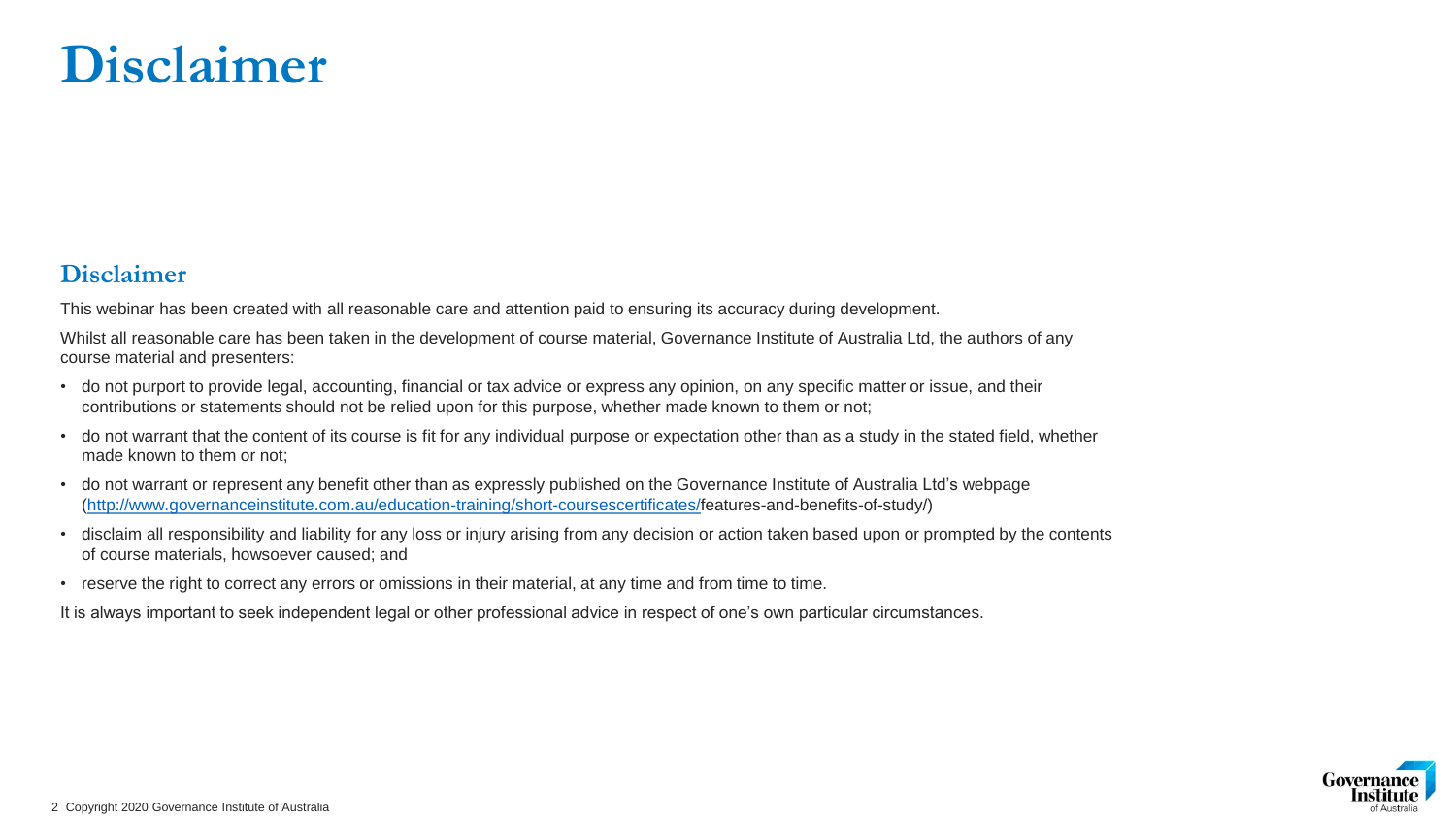macpherson kelley.



# **COVID-19 AND DIRECTORS DUTIES**

- Measures to moderate the spread of the virus have had a severe impact on businesses.
- Government announced a "safety net" to allow businesses to resume normal operations.
- Safety net has limited affect and does not absolve directors from their general and statutory duties.

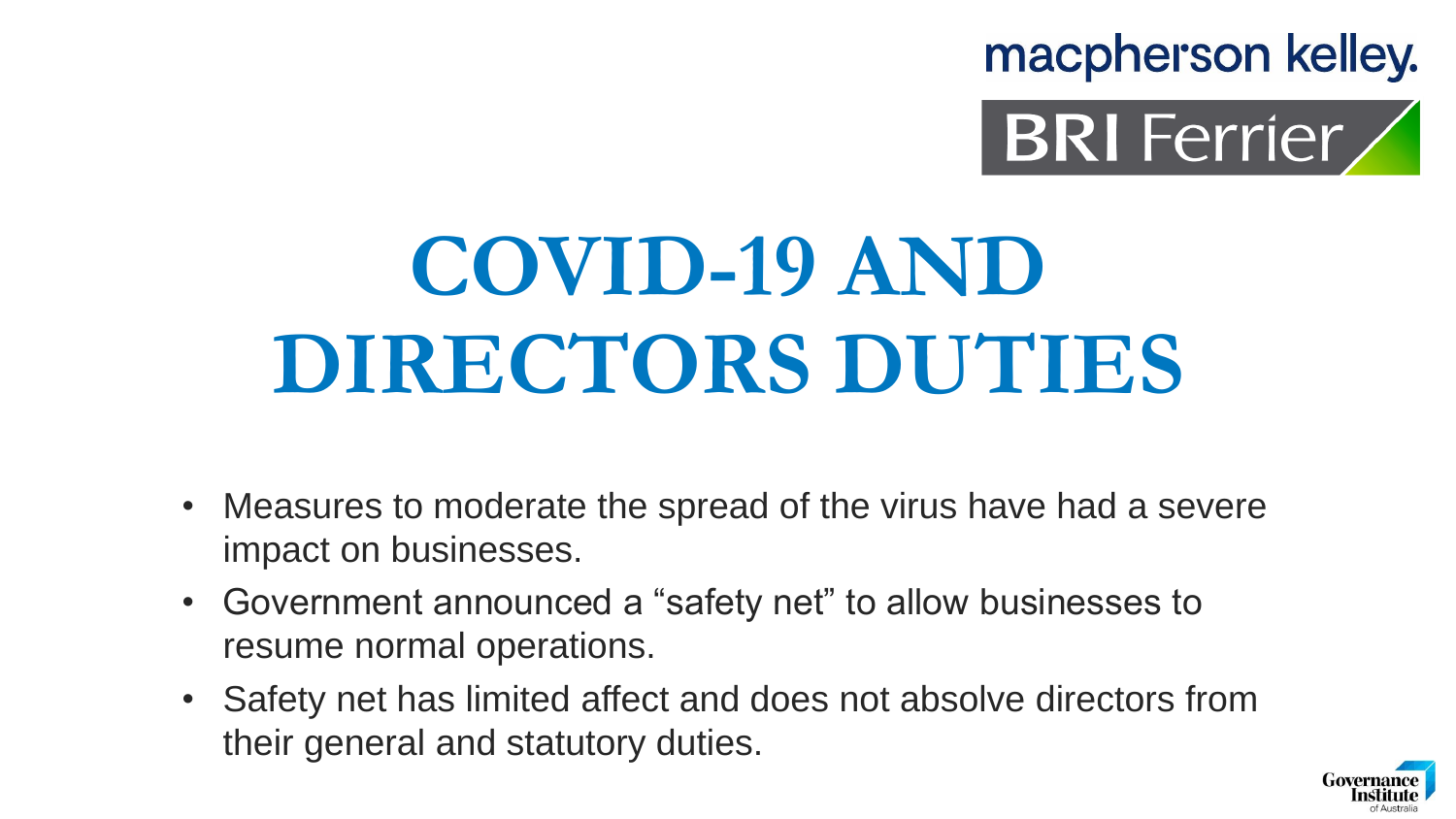### **STATUTORY DEMANDS**

## macpherson kelley. **BRI** Ferrier

- Threshold increased from \$2,000 to \$20,000.
- Period to satisfy demand increased from 21 days to 6 months.
- Likely affect is that companies will trade on a cash only basis.

### **INSOLVENT TRADING**

- New temporary safe harbour.
- Debts must be incurred "in the ordinary course of business".
- Non-exclusive test that incurring the debt be necessary to facilitate the continuation of the business during the 6 month period.
- Temporary safe harbour preferable to the old safe harbour.

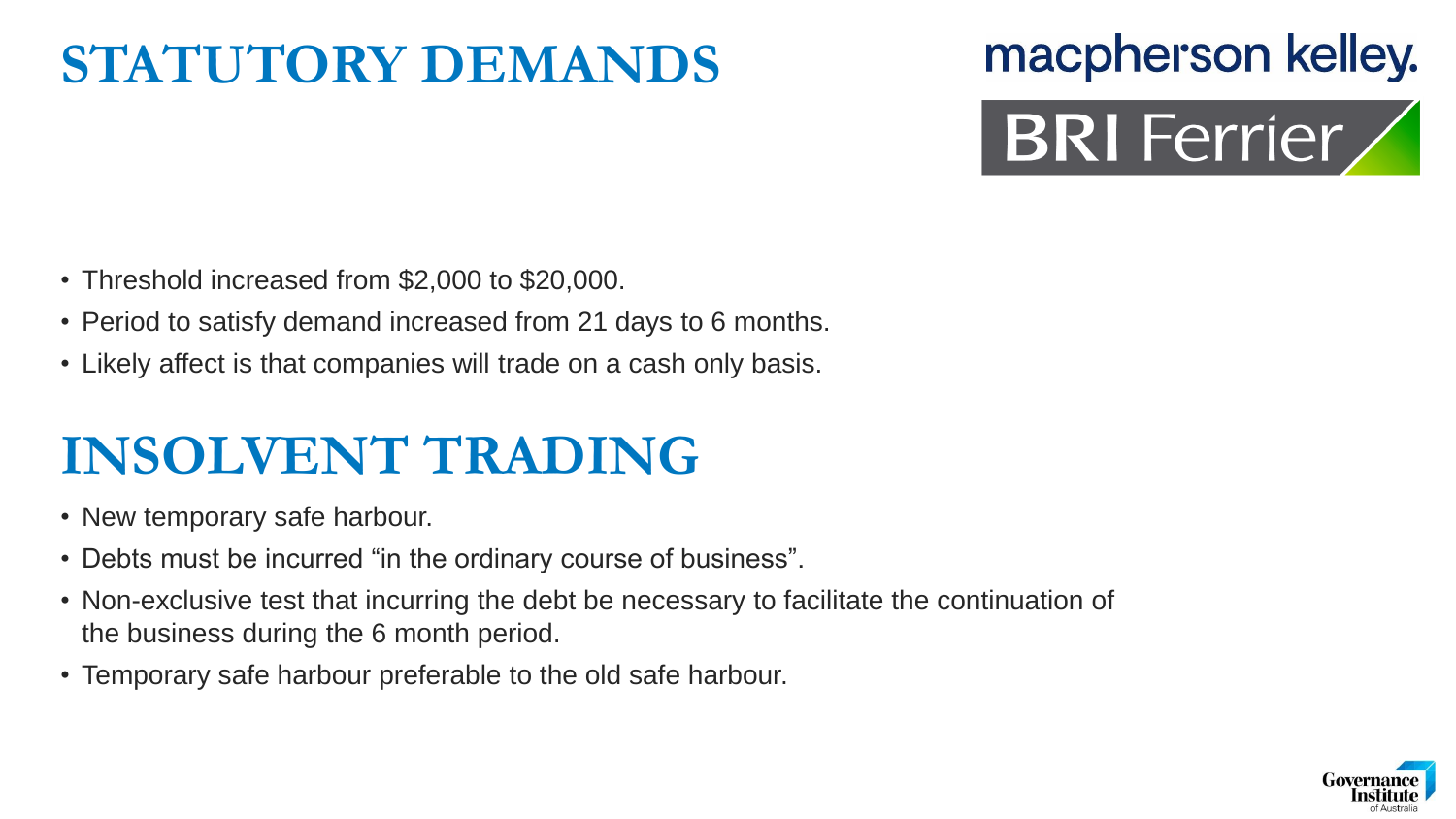### **DIRECTORS DUTIES**

## macpherson kelley. BRI Ferrier

- Act in good faith in the best interests of the company.
- Act with the degree of care and diligence that a reasonable person might be expected to show.
- Business judgement rule defence.

### **PRACTICAL IMPLICATIONS**

- Survive and recover.
- Debts will ultimately be repayable.
- Plan, implement, review, document.

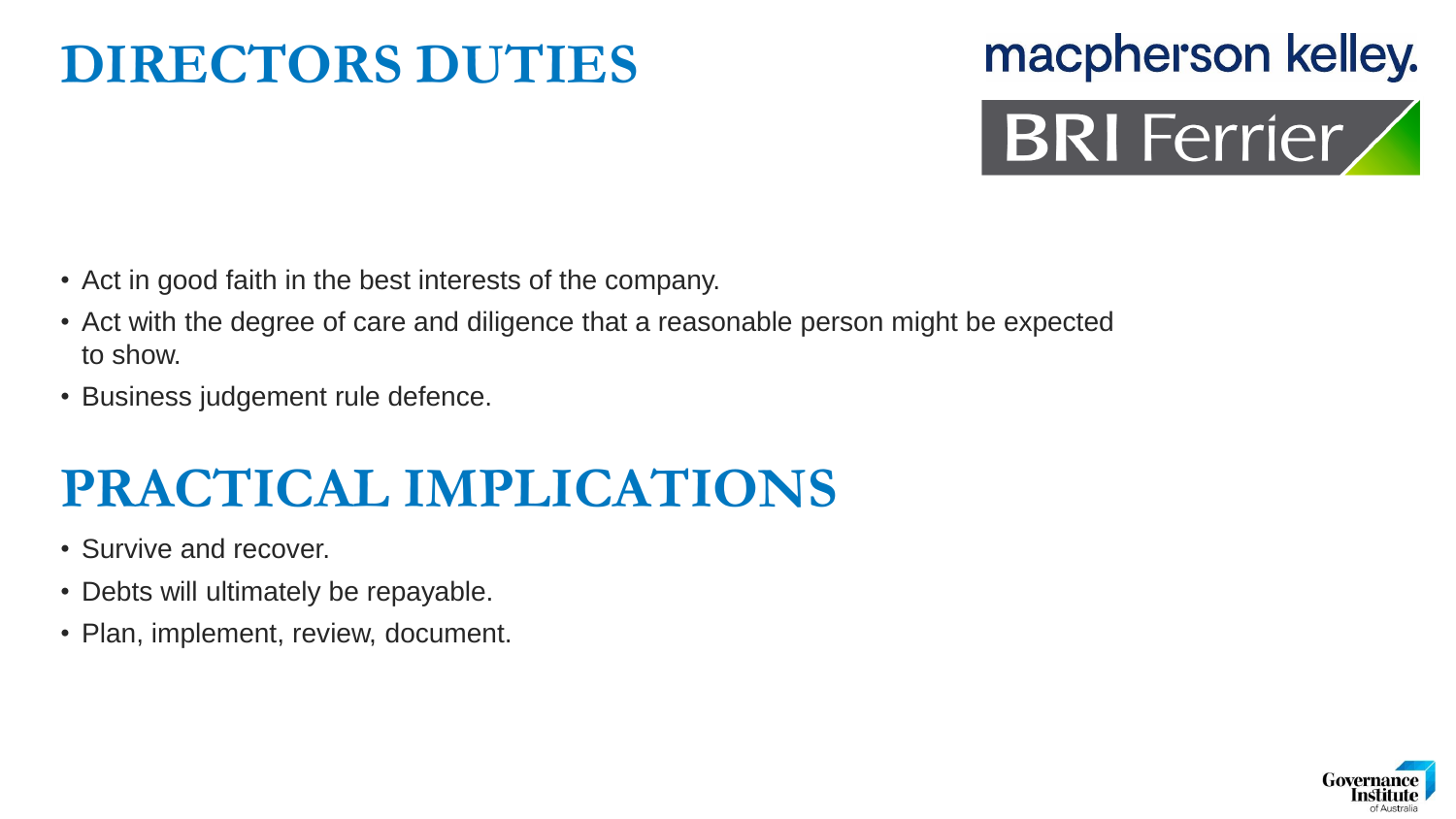### **SURVIVAL MODELS**

## macpherson kelley. BRI Ferrier

- Commercial approach to restructure and trade on.
- Go into hibernation via a voluntary administration and "holding" Deed of Company Arrangement.
- Use voluntary administration to achieve a restructure under a Deed of Company Arrangement.

Insolvent Voluntary Administration may be the only option for some.

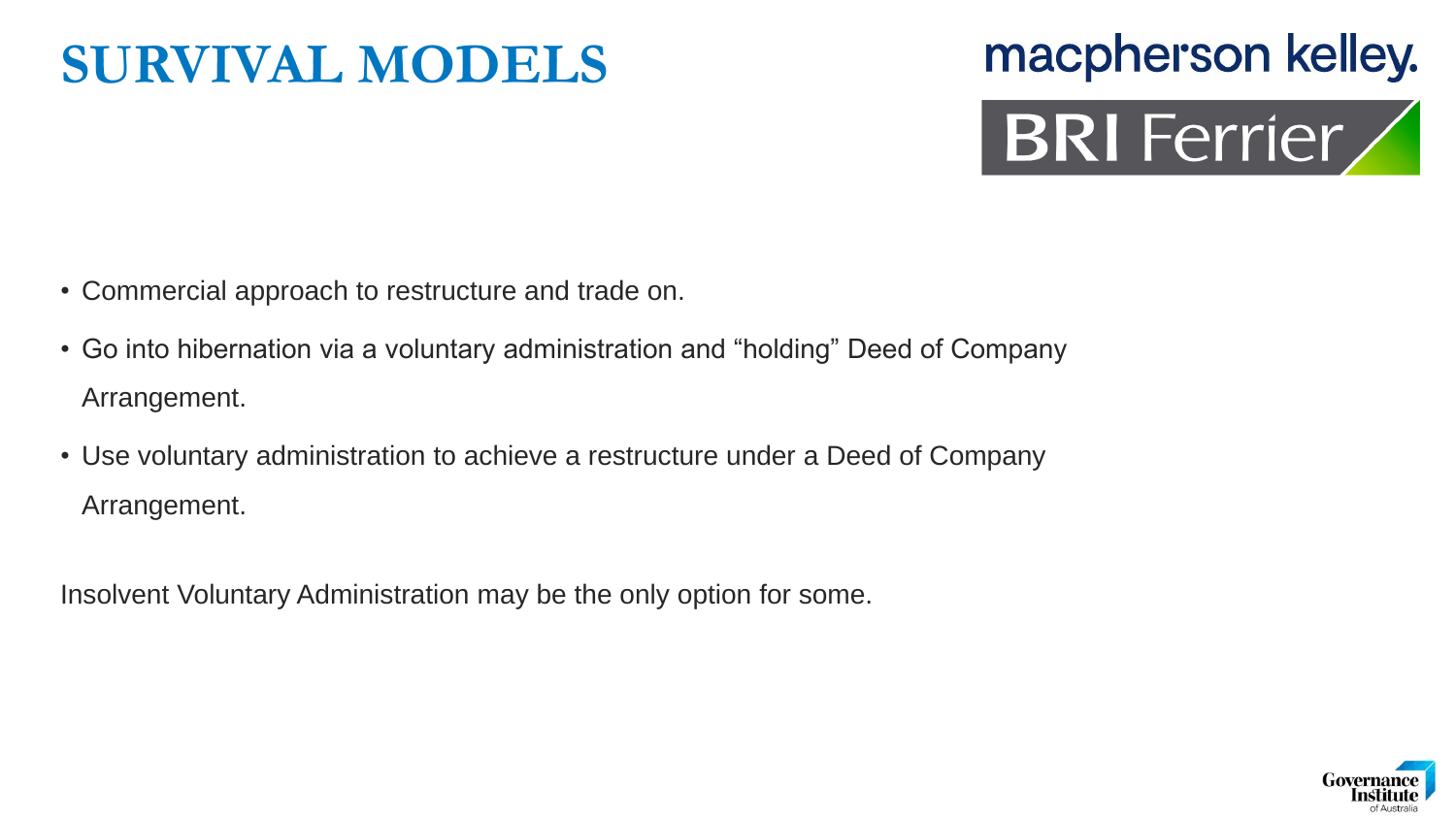### **CURRENT ENVIRONMENT**

### macpherson kelley.



- Highly unpredictable and unprecedented
- Many businesses struggling
	- Revenues collapsed
	- Cashflow problems
	- Debtors not paying preserving cash reserves causing a "freeze"
	- Staff being "stood down" under Fair Work Act
	- Parties unable to complete on contracts supply chain issues
	- Government bans on industries and activities
		- ‒ Airlines, Tourism, Restaurants, Pubs, Clubs, Retail, Parks, **Recreation**



<sup>\*</sup> Source - www.health.gov.au data at 1 April 2020

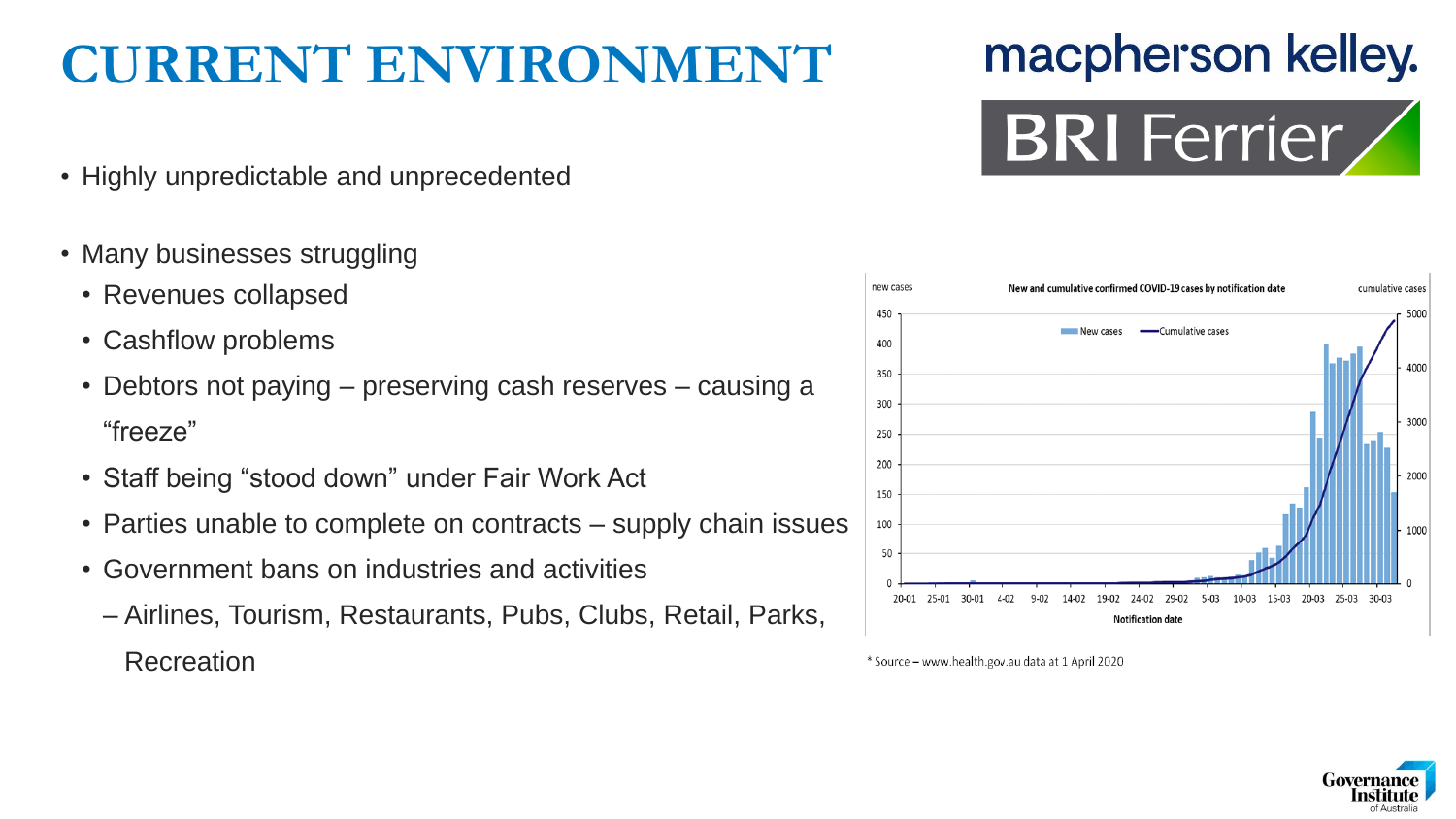

- Directors in tough position need to take advice and act promptly
- Government Support \$320 billion in forward spending
	- Business focus on survival by way of hibernation

#### • Options:

- 1. Commercial negotiation to buy time
- 2. Formal hibernation using Holding Deed of Company Arrangement
- 3. Restructuring using Voluntary Administration and Deed of Company Arrangement

## macpherson kelley.





\*Source - www.abc.net.au at 28<sup>th</sup> March 2020-AMP Data

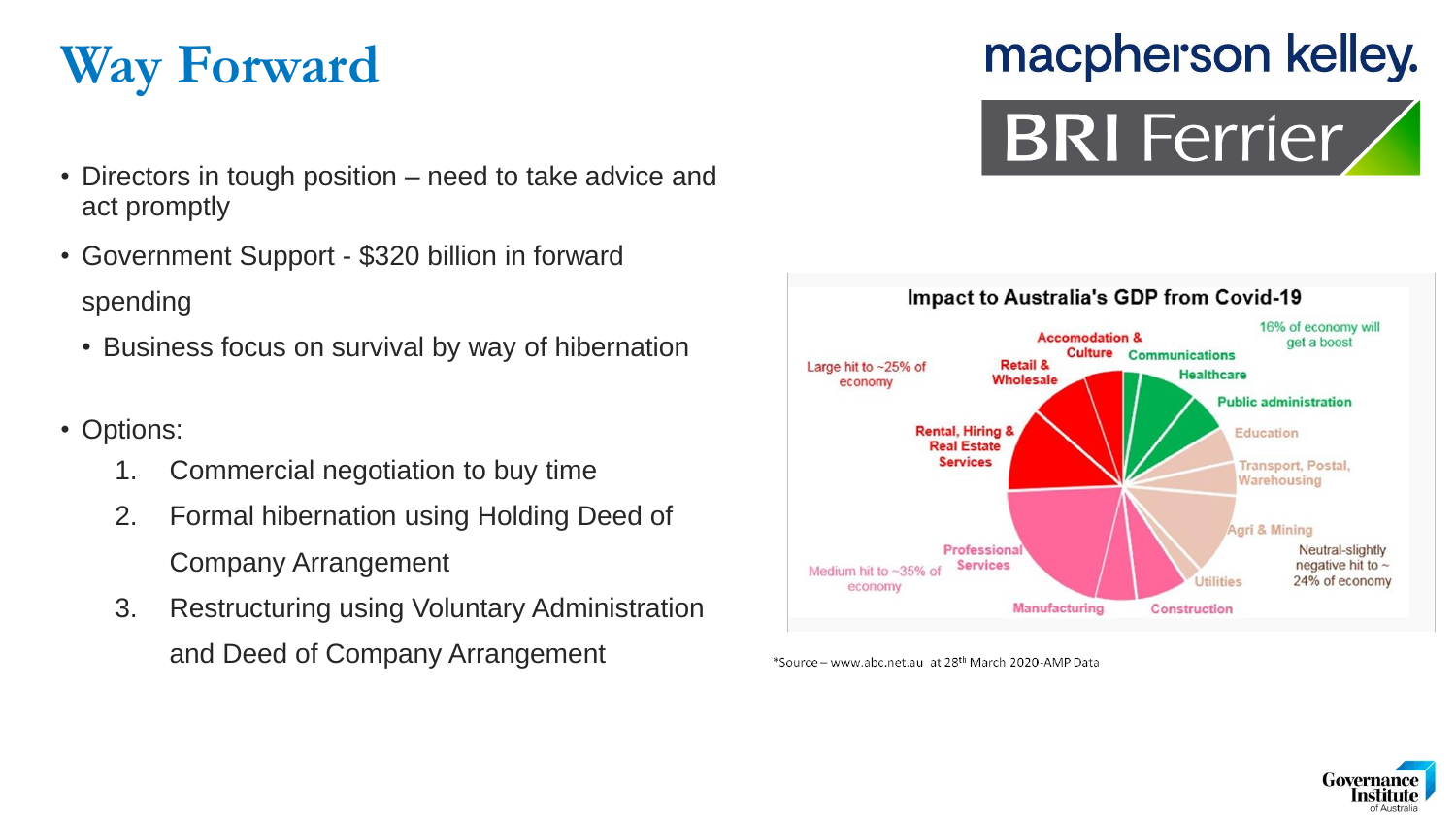### **Commercial Approach**

- Focus is to negotiate with stakeholders to buy time to "ride out" the Covid-19 impact
	- hopefully 6 months or less, but this is becoming less likely
- Levers to pull:
	- 1. Labour Stand Down and use Job Keeper
	- 2. Rent seek relief and use non-eviction legislation
	- 3. Creditors extended payment terms and 6 month statutory demand
	- 4. Debtors negotiate payments as best possible risk preferential payments
	- 5. Finance defer bank debt and apply government backed small loans
	- 6. Other government subsidies and relief PAYG, Payroll tax, ATO deferral





macpherson kelley.

**BRI** Ferrier

\* Source - adastraconsulting.ie

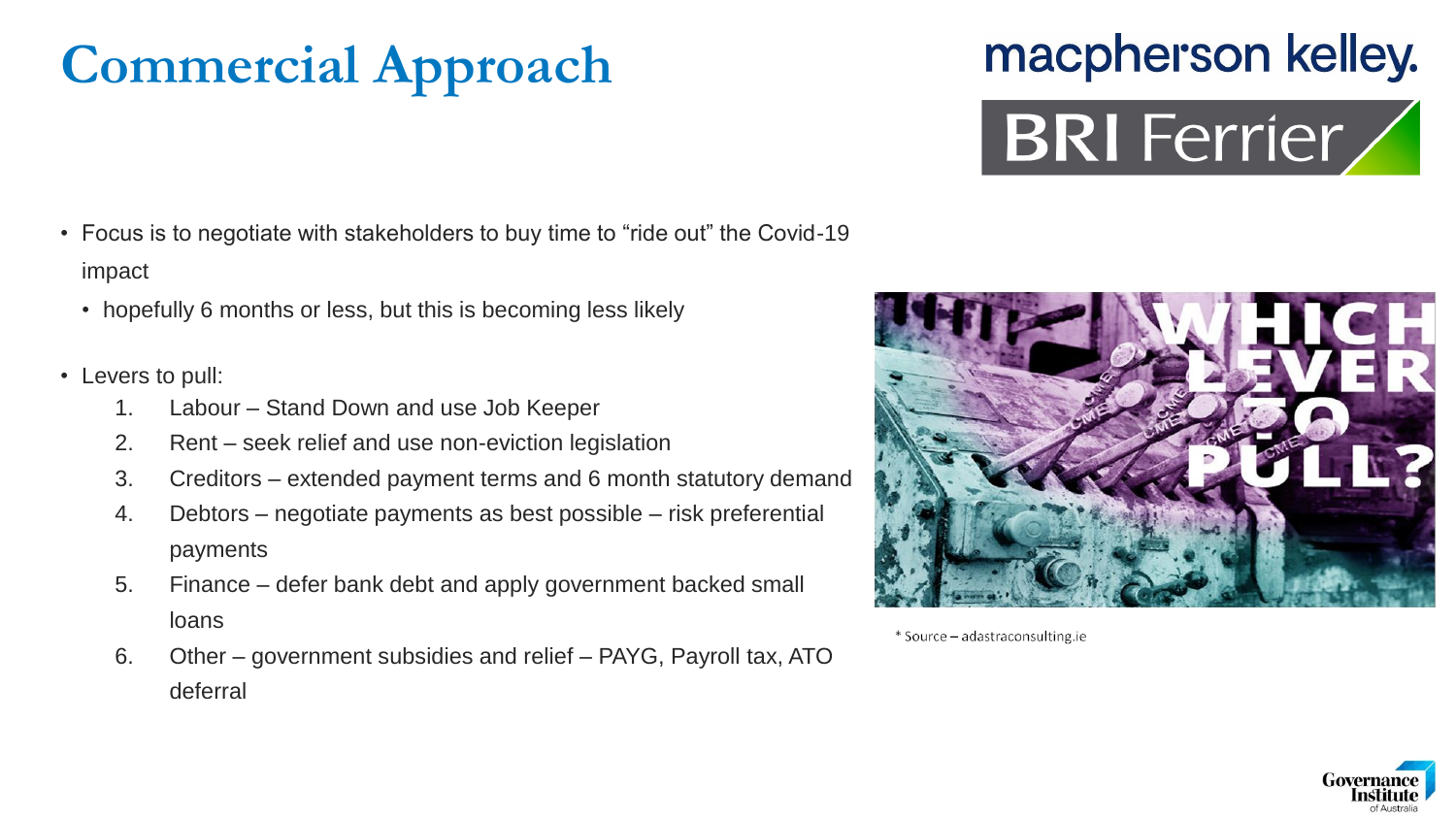### **Formal Hibernation – Holding DOCA**

## macpherson kelley. BRI Ferrier

- Commercial option may not work,
	- doesn't relieve Directors duties
	- Hold out creditors or contracting counter-parties
- Must be, or may become, insolvent to enter Voluntary Administration
- Objective is to use the Voluntary Administration and Deed of Company Arrangement process to put in place a formal moratorium with creditors and obligations for this Covid-19 period
- Further deal put to creditors to consider when environment returns to rational market
	- Access to capital markets return
	- Deferred Property sale
	- Business unit sale

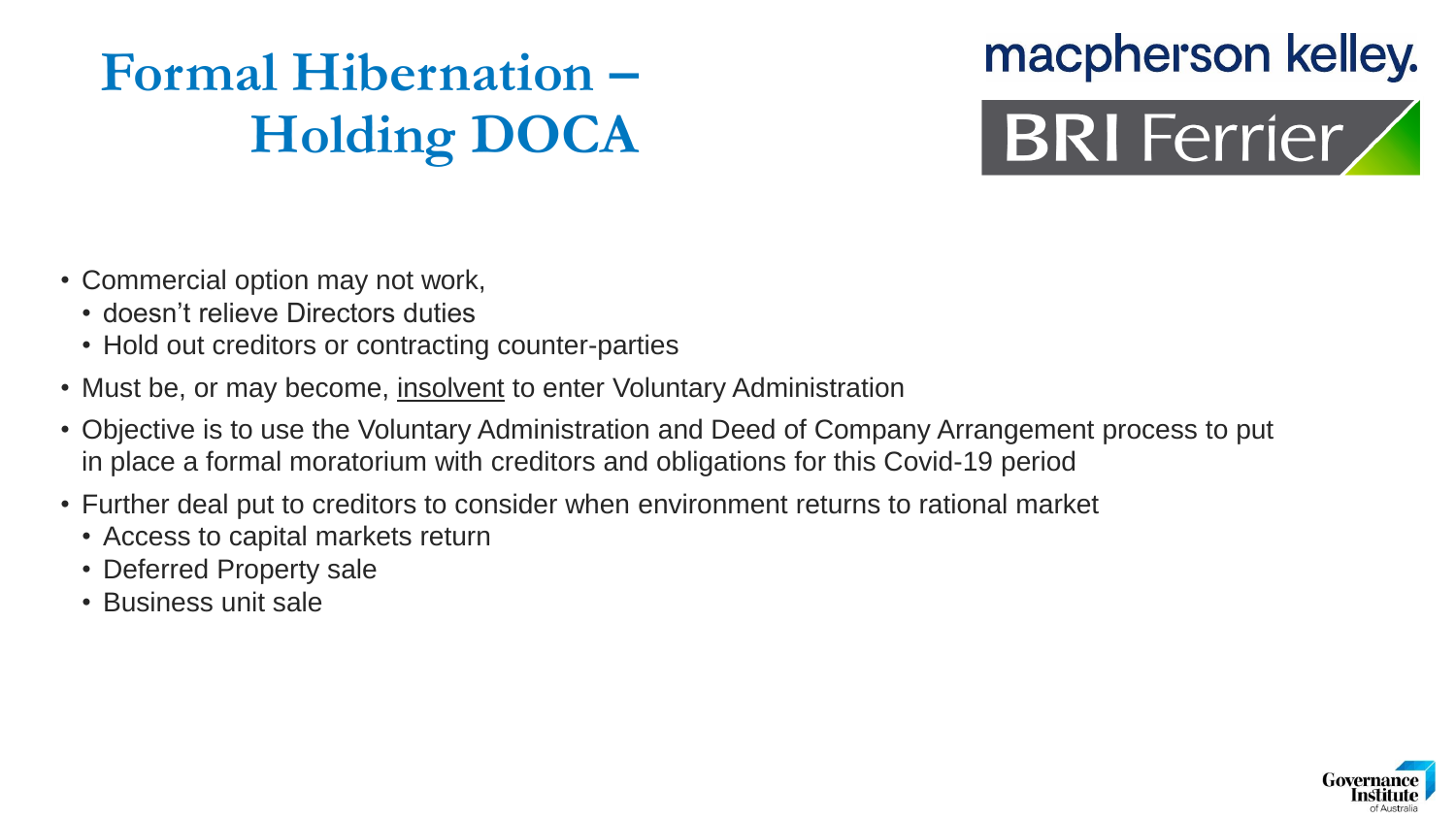### **Restructure to Thrive**

## macpherson kelley. **BRI** Ferrier

- Use this turbulent period and "down time" to restructure affairs
- Objective is to use the Voluntary Administration and Deed of Company Arrangement process to restructure the trading and contractual obligations in the business
- VA can be used to "excise" underperforming aspects to get back to core viable business:
	- unprofitable leases, contracts, excess labour, other onerous elements.
- DOCA proposed for creditors to consider ultimately return the company to solvency, continue to trade. Very flexible:
	- recapitalise over time, and in a more stable trading environment;
	- compromise creditor claims over time;
	- new management if necessary;
	- sell assets or facilitate a merger;
	- restructure the shareholdings;

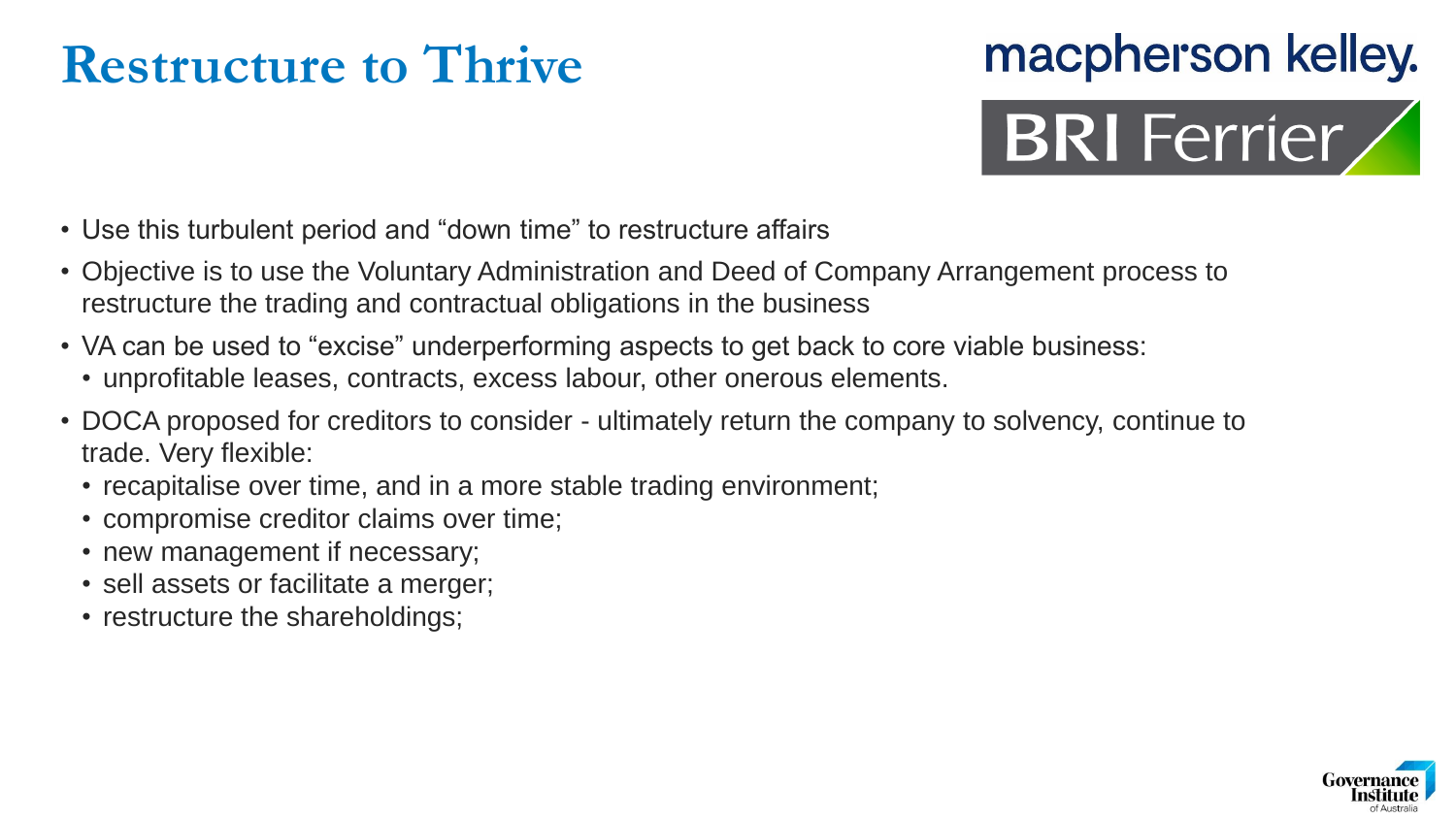### **Recap Government Support**

## macpherson kelley. BRI Ferrier

- Job Seeker \$1,500 per fortnight for staff
- Eviction ban on landlords
- Bank debt deferral <\$10M
- Government backed loans to \$250K
- Small/Medium Business employers assistance \$20K to \$100K through PAYG;
- Waiver of Payroll tax unique to each state
- Asset Write-off limits increased to \$150K and accelerated depreciation
- ATO deferral on payments & remitting interest upon application
- Trainee wage subsidies including apprentices
- Various industry specific support including airlines, child care



<sup>\*</sup> Source - rba.gov.au

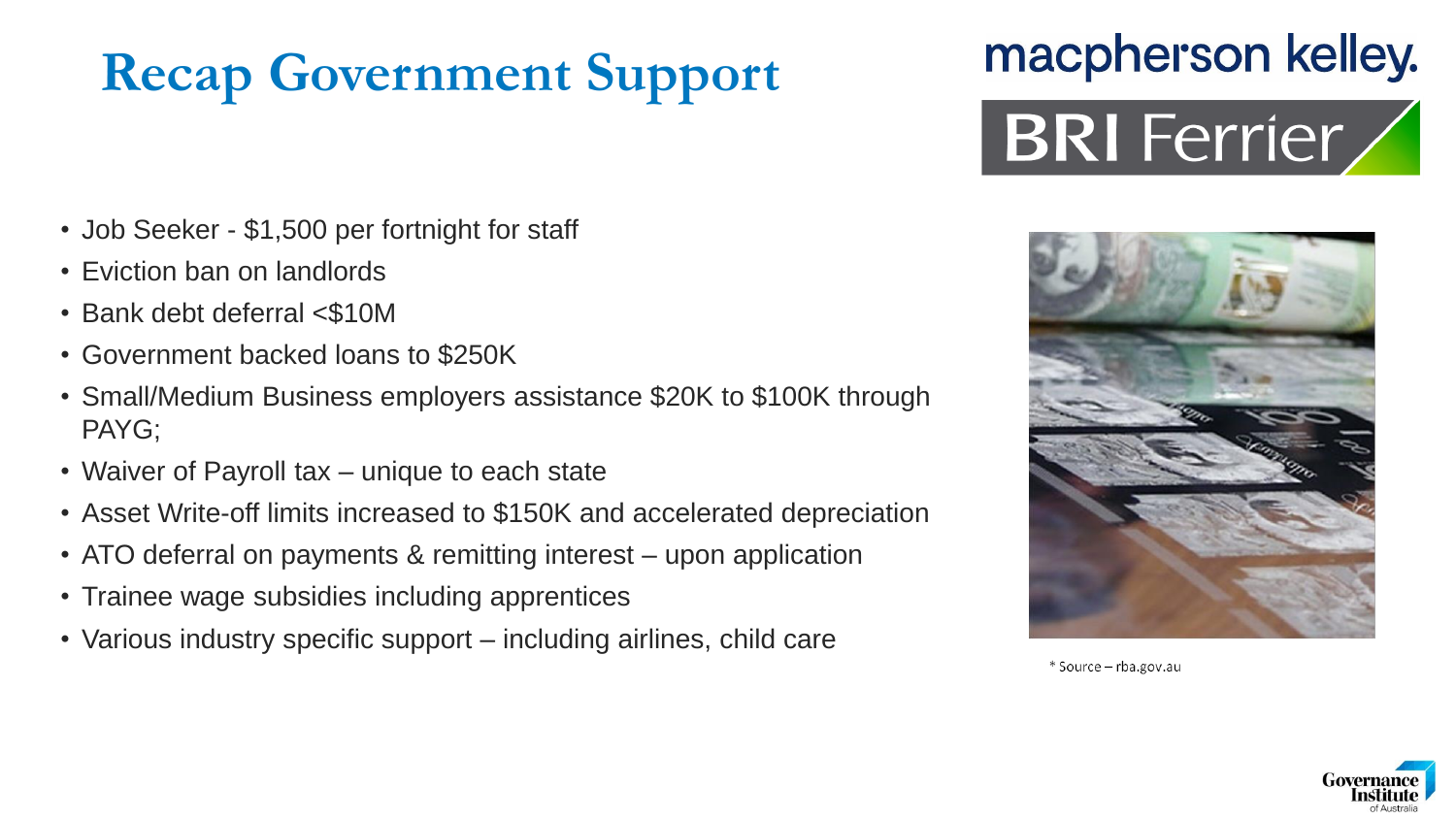

# macpherson kelley.



- Each business is unique
- Government is offering support use it
- Directors need to act quickly, but with caution
- Be flexible may use a combination of options
- Seek advice from professionals



\* Source -google.com

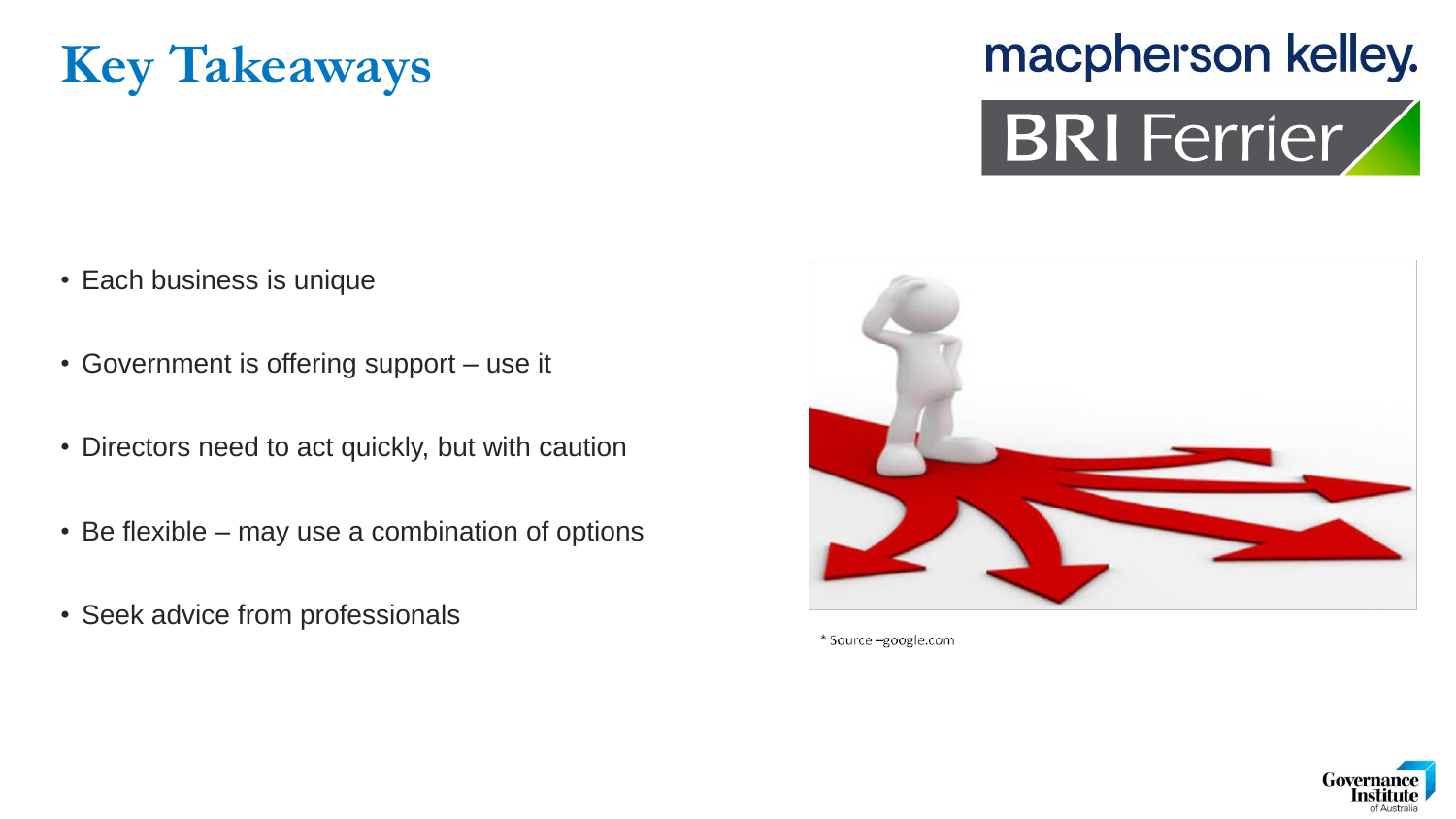



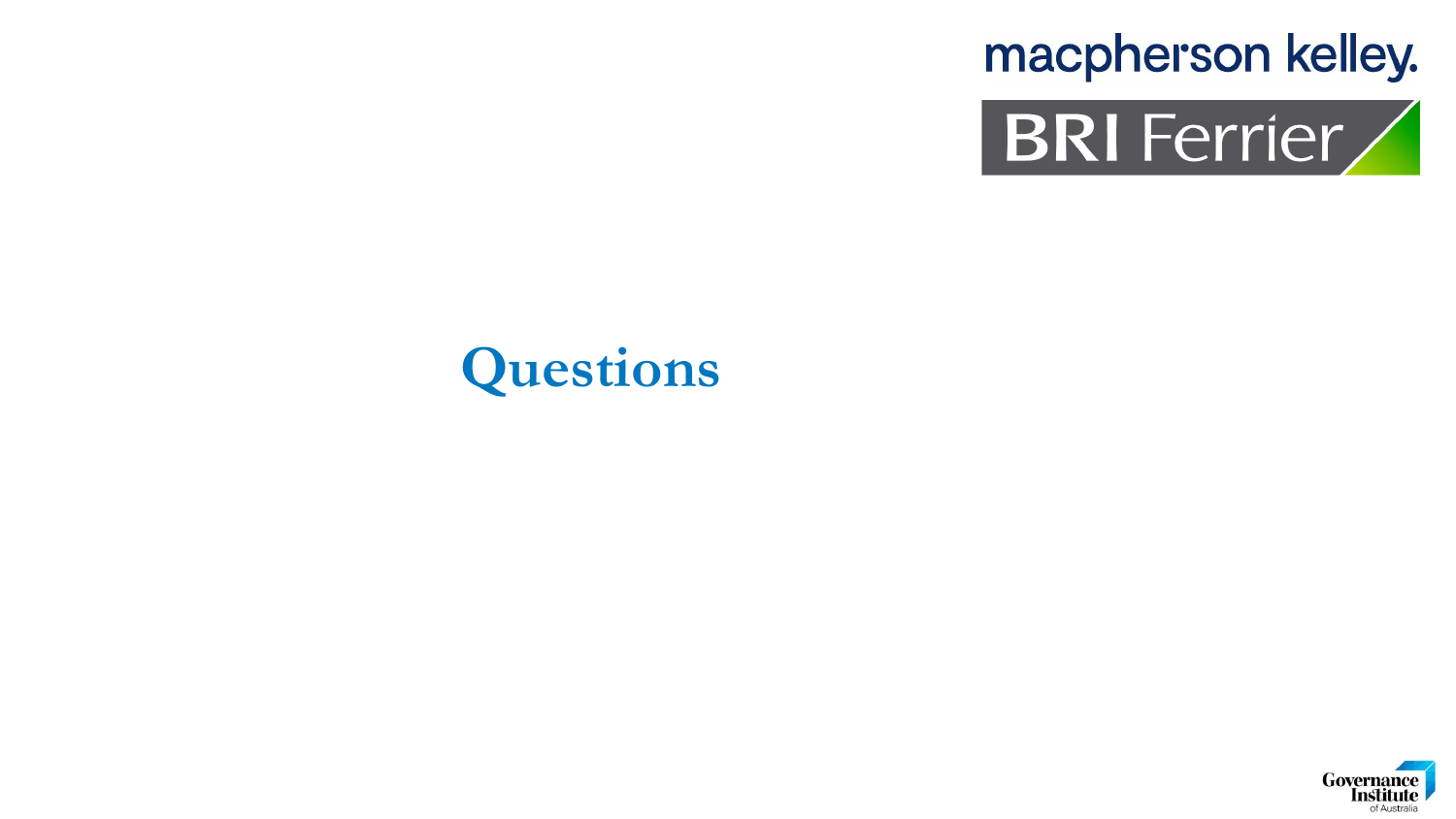### **Thank you**

### macpherson kelley.





**Gavin Robertson** Principal Lawyer - Commercial Macpherson Kelley Sydney, NSW +61 2 8298 9544 [gavin.robertson@mk.com.au](mailto:gavin.robertson@mk.com.au)



**John Keenan** Principal BRI Ferrier Sydney, NSW +61 2 8263 2300 +61 407 422 082 [jkeenan@brifnsw.com.au](mailto:jkeenan@brifnsw.com.au)

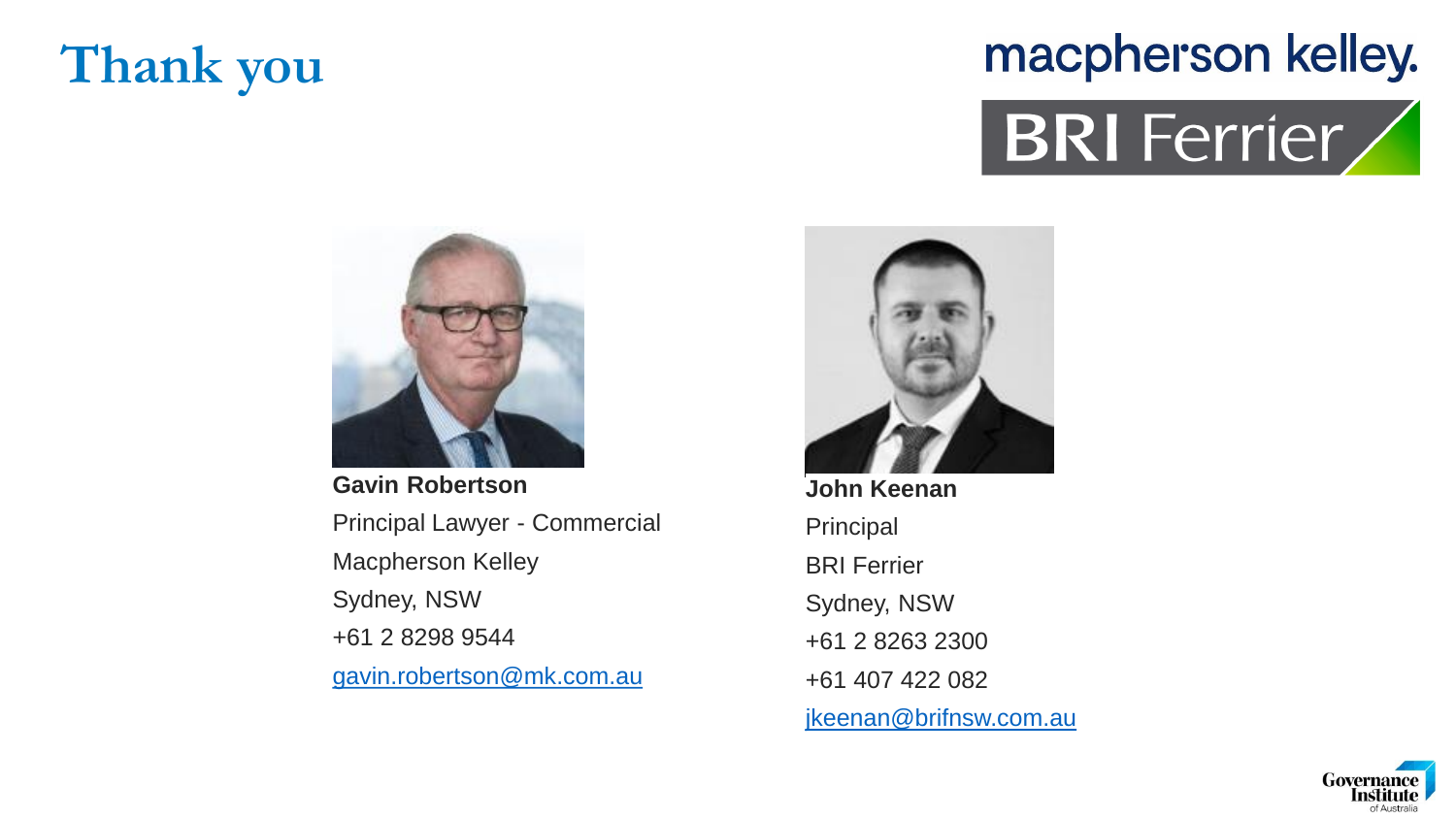



Thank you for choosing Governance Institute of Australia's professional development.

Please contact us for further course inquiries: Toll free: 1800 251 849 National Office: (02) 9223 5744

Course details available at: governanceinstitute.com.au/coursesevents/cal endar-of-events/